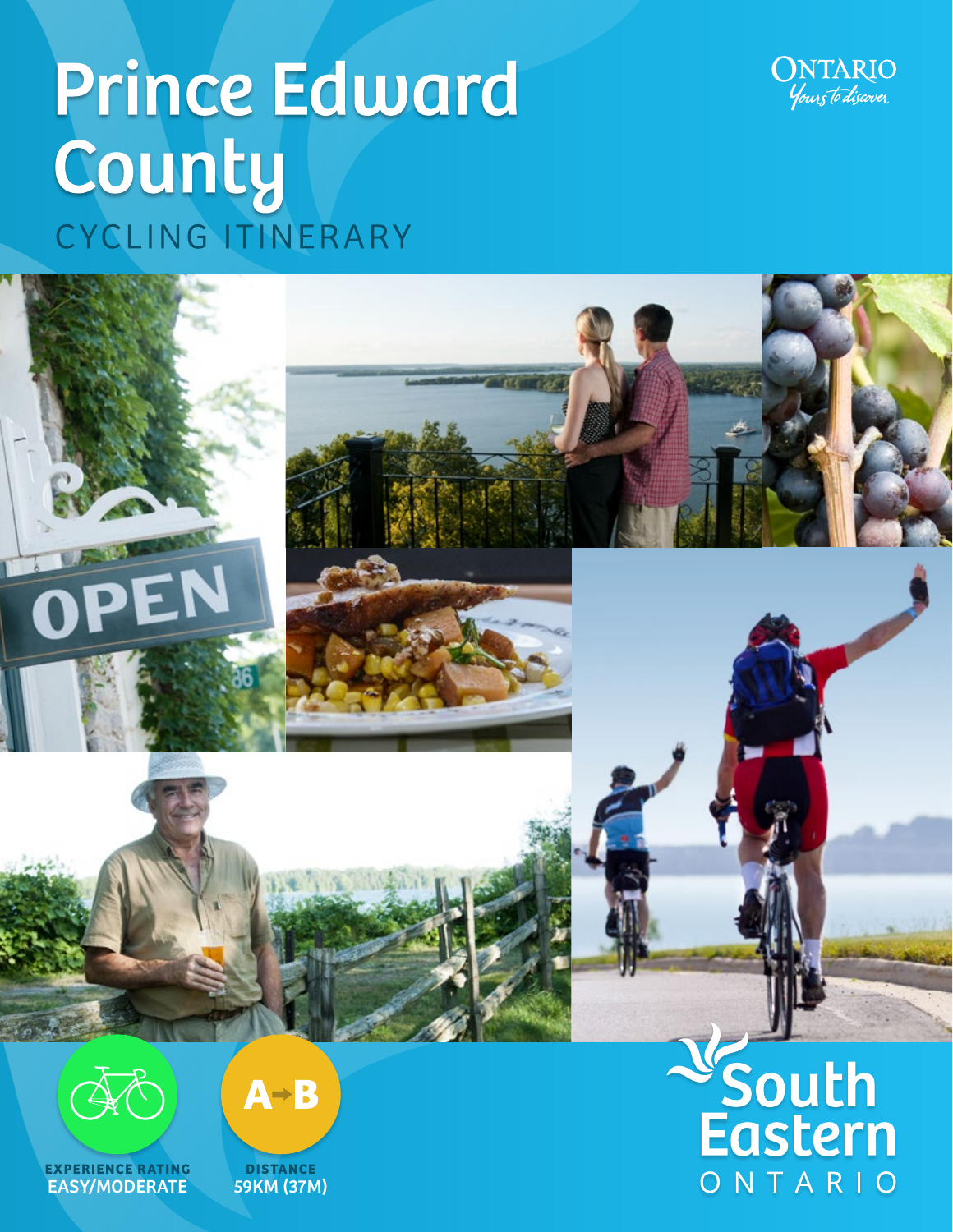



Cycling route: 59km (37 miles)

Cycling in: South Eastern Ontario, Prince Edward County

Number of days cycling: 1 or 2

Recommended number of nights stay: 2

Experience rating: easy to moderate

This cycling route provides a great tour of Prince Edward County, showcasing the scenic views, quiet countryside, and culinary and arts trails. It can easily be done in any direction, with a start and end in Picton, Bloomfield or Wellington.

A popular summer destination, Prince Edward County is a great place to cycle with short distances between towns that have everything you need. The route out of Picton will take you on the adeptly named Ridge Road offering crowning views towards Lake Ontario. From the quaint village of Bloomfield continue along the Loyalist Parkway, enjoying a wide paved shoulder to the village of Wellington. If you need to cool down, stop at Wellington Beach before cruising into wine country.

With plenty of worthy stops en route, make sure you have extra time to take in a few of the shops, cafes, wineries and art galleries to really get a feel for "County" living.

Consider adding the Sandbanks Cycling Itinerary to your visit to Prince Edward County and enjoy another day of cycling nearby.



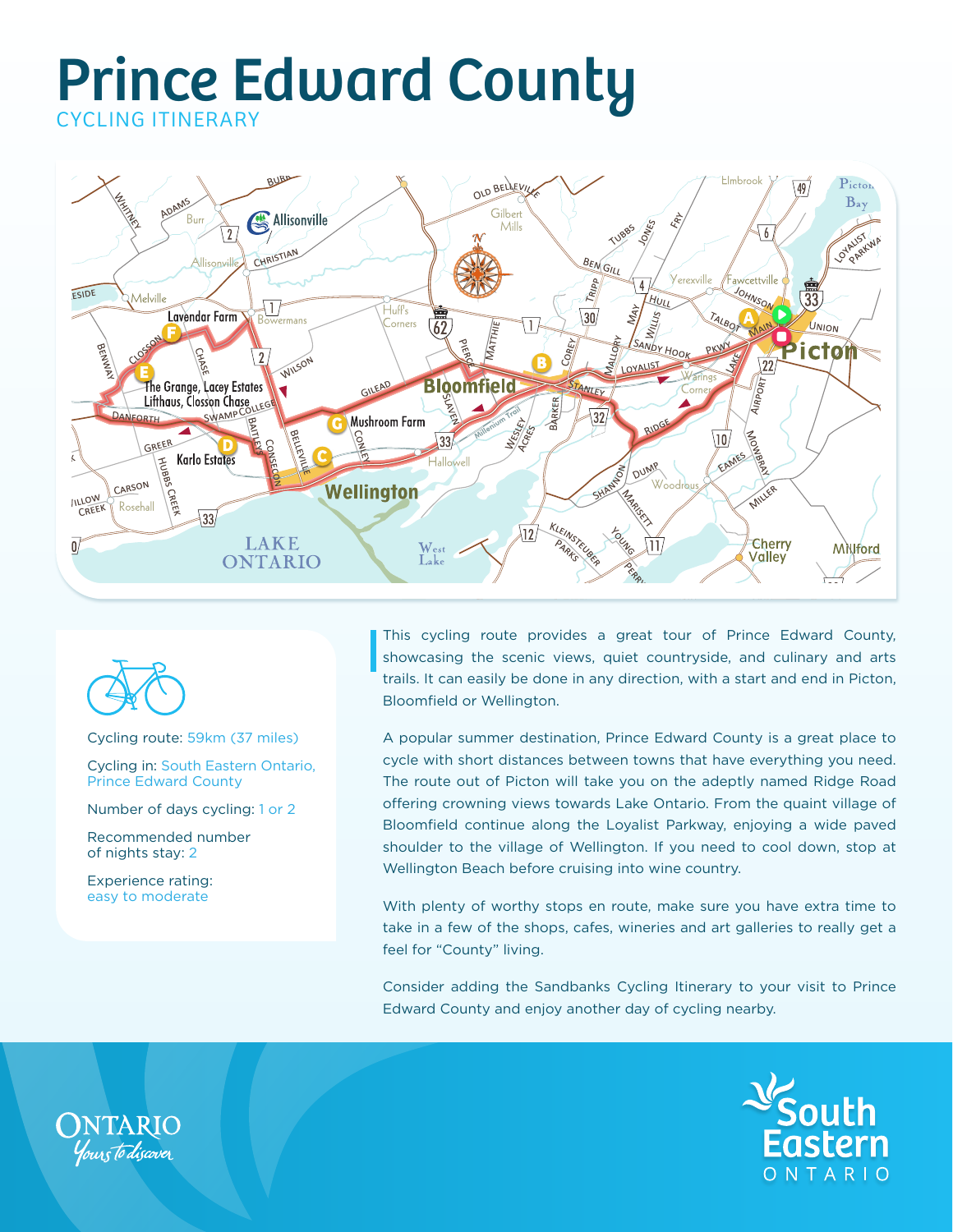# Logistics

### **Distance**

59km (37 miles)

### **Roads**

- Highway 33 Loyalist Parkway, mostly paved shoulders, some wider than others
- Smaller secondary roads quieter
- Climbs few rolling hills mostly flat
- Suitable for all types of bicycles

### Cautions and Notes

- Take care riding along larger roads, such as Highway 33 and 62. Parts of Highway 33 and all of Highway 62 do not have paved shoulders. With the exceptions of County Road 1 and Highway 49, road cycling in Prince Edward County is excellent.
- Vehicle traffic can be heavy on summer weekends and holidays, especially in areas surrounding Sandbanks Provincial Park.
- Potential for strong headwinds.

### Parking & Transportation

- Mary Street and King Street municipal parking lots, Picton
- Bloomfield Main Street
- Wellington Municipal Parking lot on Belleville Street
- VIA Rail Bike Train service stops at Belleville

### **Services**

#### PICTON

- Accommodations
- Restaurants/cafés
- Food/groceries/convenience stores
- Gas stations
- Public washrooms
- ATM
- Shopping
- Attractions

#### BLOOMFIELD

- Bike shop & rentals: [Bloomfield Bicycles](http://www.bloomfieldbicycle.ca/) - sales and service, bike rentals available; [Sandbanks Vacations](http://www.sandbanksvacations.com/) - bike rentals.
- Accommodations
- Restaurants/cafés
- Convenience store
- Public washrooms
- ATM
- Shopping
- WELLINGTON
- Accommodations
- Restaurants/cafés
- Public washrooms
- Food/groceries/convenience stores
- ATM
- Shopping
- Beach



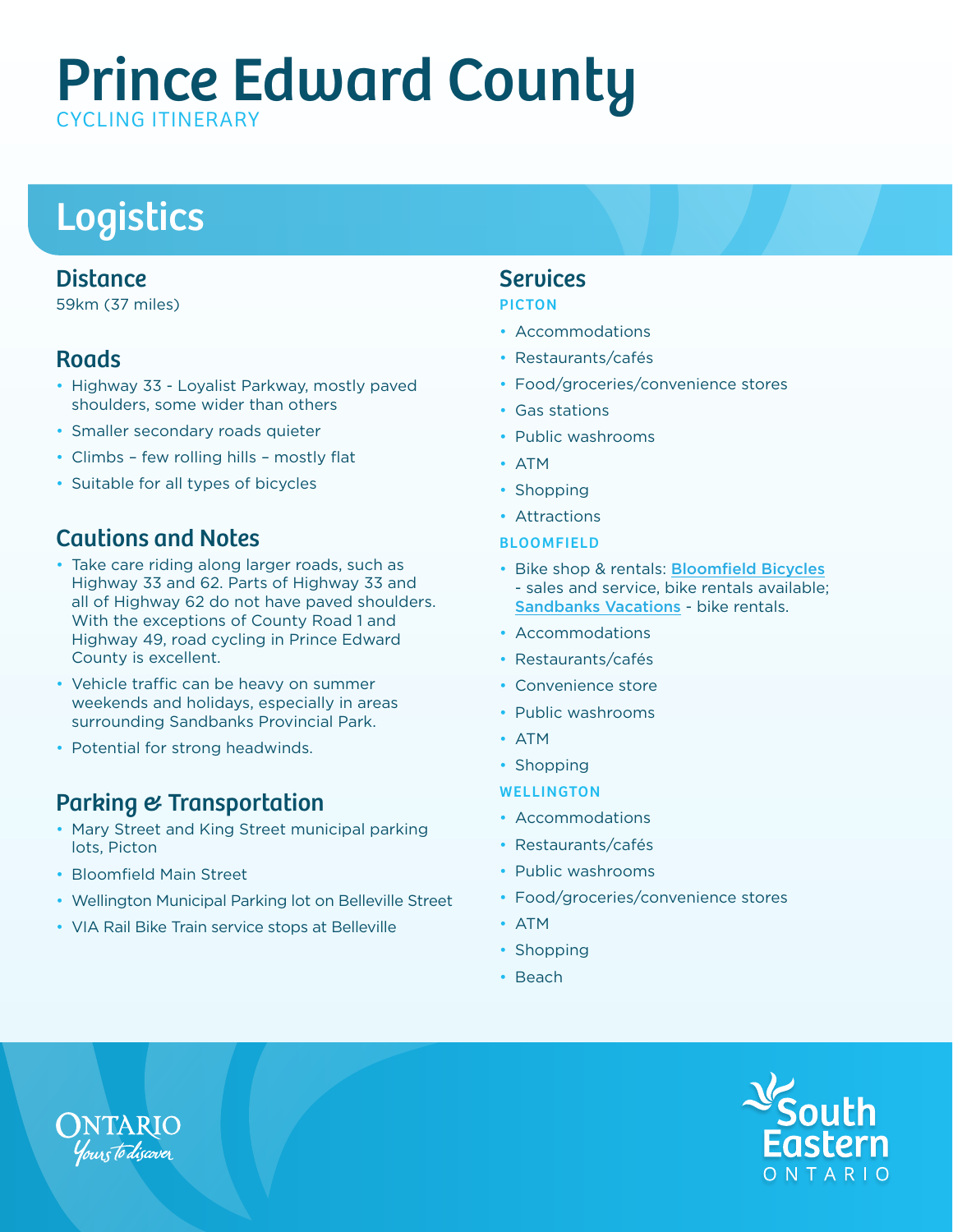# **Directions**





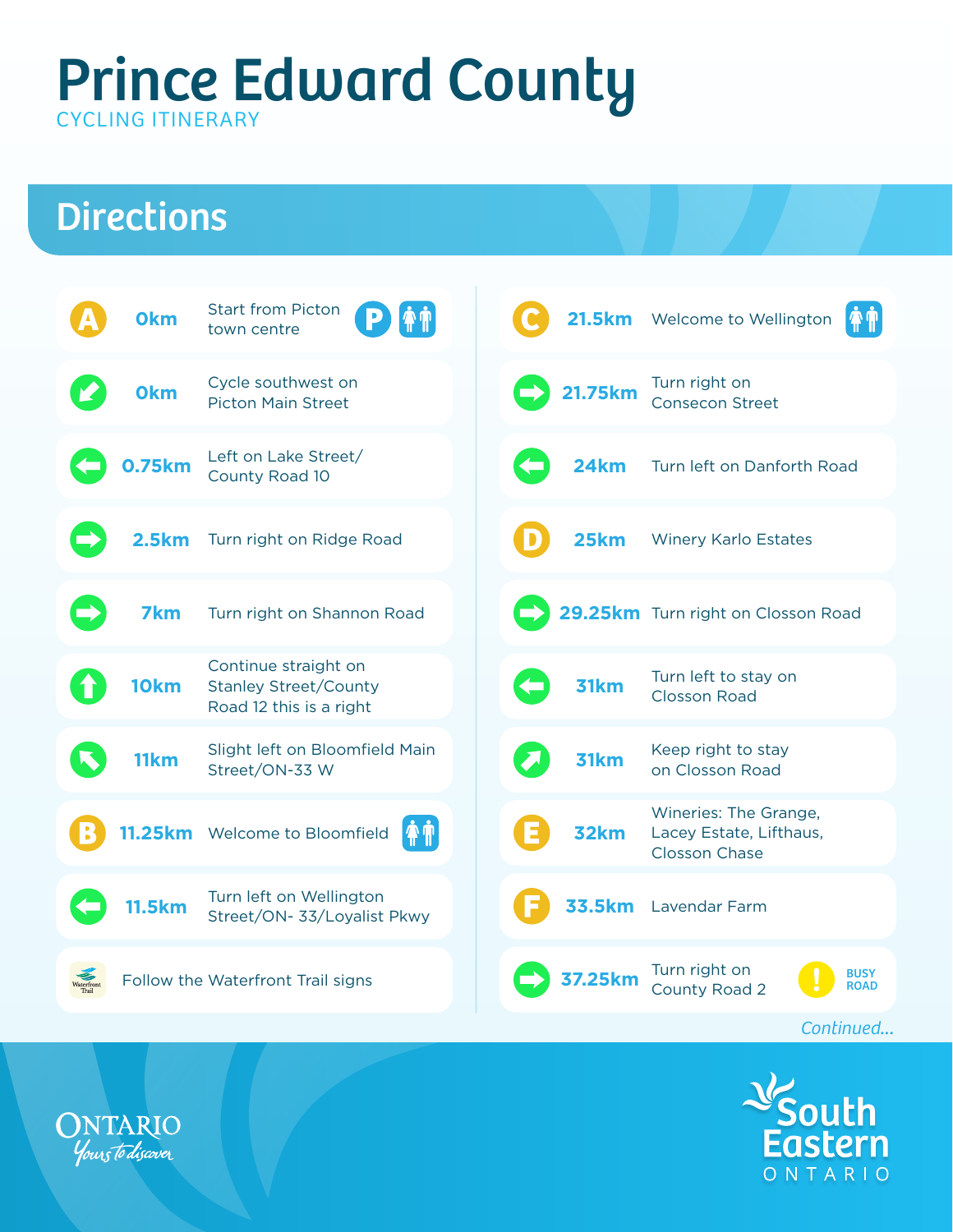# Directions (Continued)